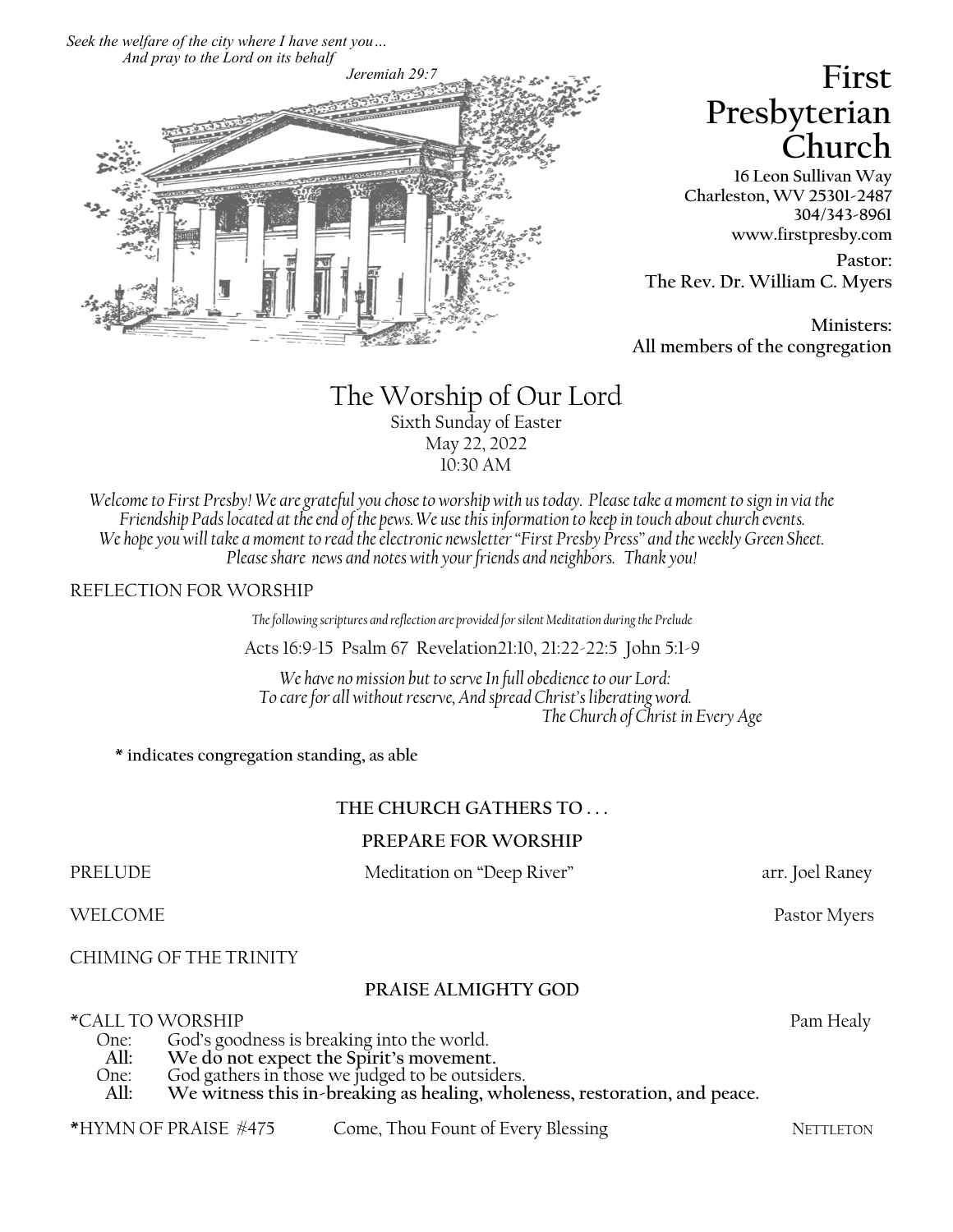#### **CONFESS TO OUR FORGIVING CREATOR**

#### PRAYER OF CONFESSION (unison) PRAYER OF CONFESSION (unison)

- One: We are a people living in sin. We are a people in need of God's vision, praying for our eyes to be opened. We are a people in need of God's reversal, praying for our hearts to be softened. We are a people in need of God's reconciliation, praying that our faces might be illumined by God's presence.
- **All: Let us claim our need of God, confessing our sin together.**

#### **Gracious God,**

 **We equate our judgment with your judgment, And often consider our ways to be your ways. We define peace as the absence of disruption, Holding our comfort as your aim And thinking our preferences reflect your way. Too often we act as if we are your authoritative witnesses, Believing our worldview corresponds with your vision, And our narrative contains your hope for the future. O God, dislodge us from our sinful assumptions.**

 **Forgive our selfish views.**

 **Correct us with your truth and**

 **Teach us by your Spirit.**

#### *(Silence is kept for personal confession)*

#### ASSURANCE OF PARDON

- One: It is the Lord who opens eyes to see. It is the Lord who softens hearts to hear. It is the Lord who returns us to God's presence. Peace, peace, peace—you are loved. You are enough. You belong. In Jesus Christ you are restored.
- **All: Thanks be to our God forever and ever.**

#### SHARING OF THE PEACE OF CHRIST

One: The Peace of Christ be with you. **All: And also with you.**

| <b>SCRIPTURE LESSON</b>                                      |                              | ohn 5:1-9                                                                                                                                                                                                                                                                      | NT page 96             |
|--------------------------------------------------------------|------------------------------|--------------------------------------------------------------------------------------------------------------------------------------------------------------------------------------------------------------------------------------------------------------------------------|------------------------|
|                                                              |                              | Soon we'll reach the shining river; soon our pilgrimage will cease;<br>Soon our happy hearts will quiver with the melody of peace.                                                                                                                                             |                        |
|                                                              |                              | Ere we reach the shining river, lay we every burden down;<br>Grace our spirits will deliver, and provide a robe and crown.                                                                                                                                                     |                        |
|                                                              |                              | On the margin of the river, washing up its silver spray,<br>We will walk and worship ever, all the happy golden day.                                                                                                                                                           |                        |
|                                                              |                              | Shall we gather at the river, where bright angel feet have trod,<br>With its crystal tide forever flowing by the throne of God?<br>Yes, we'll gather at the river, the beautiful, the beautiful river;<br>Gather with the saints at the river that flows by the throne of God. |                        |
| ANTHEM                                                       |                              | Shall We Gather at the River                                                                                                                                                                                                                                                   | Robert Lowry           |
| One: This is the word of the Lord.<br>All: Thanks be to God. |                              |                                                                                                                                                                                                                                                                                |                        |
| <b>SCRIPTURE LESSON</b>                                      | Revelation 21:10, 21:22-22:5 |                                                                                                                                                                                                                                                                                | NT pages 259 & 260     |
|                                                              |                              | <b>LISTEN FOR GOD'S WORD</b>                                                                                                                                                                                                                                                   |                        |
| *CONGREGATIONAL RESPONSE #587                                |                              | Alleluia!                                                                                                                                                                                                                                                                      | <b>CELTIC ALLELUIA</b> |

# One: This is the word of the Lord.

 **All: Thanks be to God.**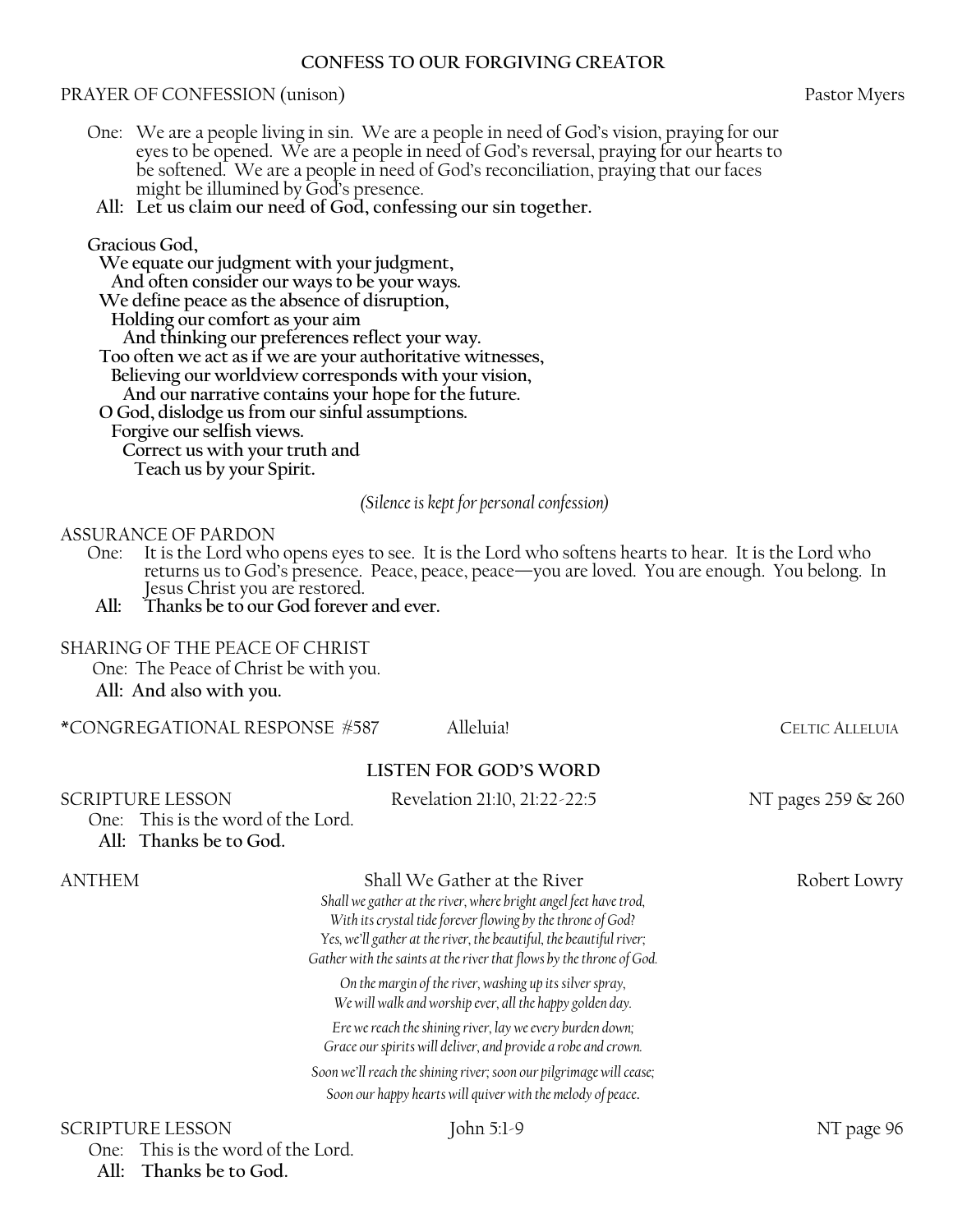#### A TIME FOR CHILDREN Pastor Myers Pastor Myers

*(Children in grades 1-5 are dismissed to Children's Church in Room E-117 or they may remain in the sanctuary with their parents.)*

CELEBRATION OF THE SACRAMENT OF BAPTISM Benjamin Liles Adams and James Christopher Adams *Benjamin & Elizabeth Adams, (parents), Hoy & Catherine Adams (siblings), Steve & Cathy Taylor (grandparents), Candy & Dave Strader (grandparents) and Trip & Becky Adams (grandparents)* 

#### SONG OF JOY

One: Keep me, keep me as the apple of the eye. Hide me, hide me in the shadow of thy wings. **All: Keep me, keep me as the apple of the eye. Hide me, hide me in the shadow of thy wings.** One: Keep me, **All: Keep me,** One: Hide me, **All: Hide me. Keep me, keep me as the apple of the eye. Hide me, hide me in the shadow of thy wings.**

| <b>SERMON</b>                                                                                                                                                                 | "Becoming a House of Grace" | Pastor Myers    |
|-------------------------------------------------------------------------------------------------------------------------------------------------------------------------------|-----------------------------|-----------------|
| *HYMN #301                                                                                                                                                                    | Let Us Build a House        | <b>TWO OAKS</b> |
| *AFFIRMATION OF FAITH-from The Shorter Catechism - PC(USA)<br>Q. 1. What is the chief end of [humanity]?<br>A. [Our] chief end is to glorify God, and to enjoy [God] forever. |                             | Pam Healy       |

### **DEDICATE OUR LIVES TO GOD**

## JOYS & CONCERNS

| PRAYERS OF THE PEOPLE AND THE LORD'S PRAYER (Unison)<br>Our Father, who art in heaven, hallowed be thy name,              | thy kingdom come, thy will be done, on earth as it is in heaven.<br>Give us this day our daily bread; and forgive us our debts, as we forgive our debtors;<br>and lead us not into temptation, but deliver us from evil.<br>For thine is the kingdom, and the power, and the glory, forever. Amen. | Pastor Myers                                          |
|---------------------------------------------------------------------------------------------------------------------------|----------------------------------------------------------------------------------------------------------------------------------------------------------------------------------------------------------------------------------------------------------------------------------------------------|-------------------------------------------------------|
|                                                                                                                           | SUNG RESPONSE TO PRAYER #239 Good Christians All, Rejoice and Sing! (vs. 2)<br>The Lord of life is risen today!<br>Death's mighty stone is rolled away.<br>Let all the earth rejoice and say:<br>Alleluia! Alleluia! Alleluia!                                                                     | <b>GELOBT SEI GOTT</b>                                |
| OFFERING OURSELVES AND OUR GIFTS TO GOD<br>Offertory<br>*Offering Response #607<br>*Prayer of Thanksgiving and Dedication | Morceau No. 39<br>Praise God, from Whom All Blessings Flow<br>Praise God, from whom all blessings flow;<br>Praise Christ, all people here below;<br>Praise Holy Spirit evermore;<br>Praise Triune God, whom we adore. Amen.                                                                        | Pastor Myers<br>J.L. Battmann<br><b>OLD HUNDREDTH</b> |
| *HYMN #320                                                                                                                | The Church of Christ in Every Age                                                                                                                                                                                                                                                                  | WAREHAM                                               |
| *BENEDICTION                                                                                                              |                                                                                                                                                                                                                                                                                                    | Pastor Myers                                          |
| *POSTLUDE                                                                                                                 | Toccata in F Major                                                                                                                                                                                                                                                                                 | Dietrich Buxtehude                                    |

**Our worship continues in our service to others.**